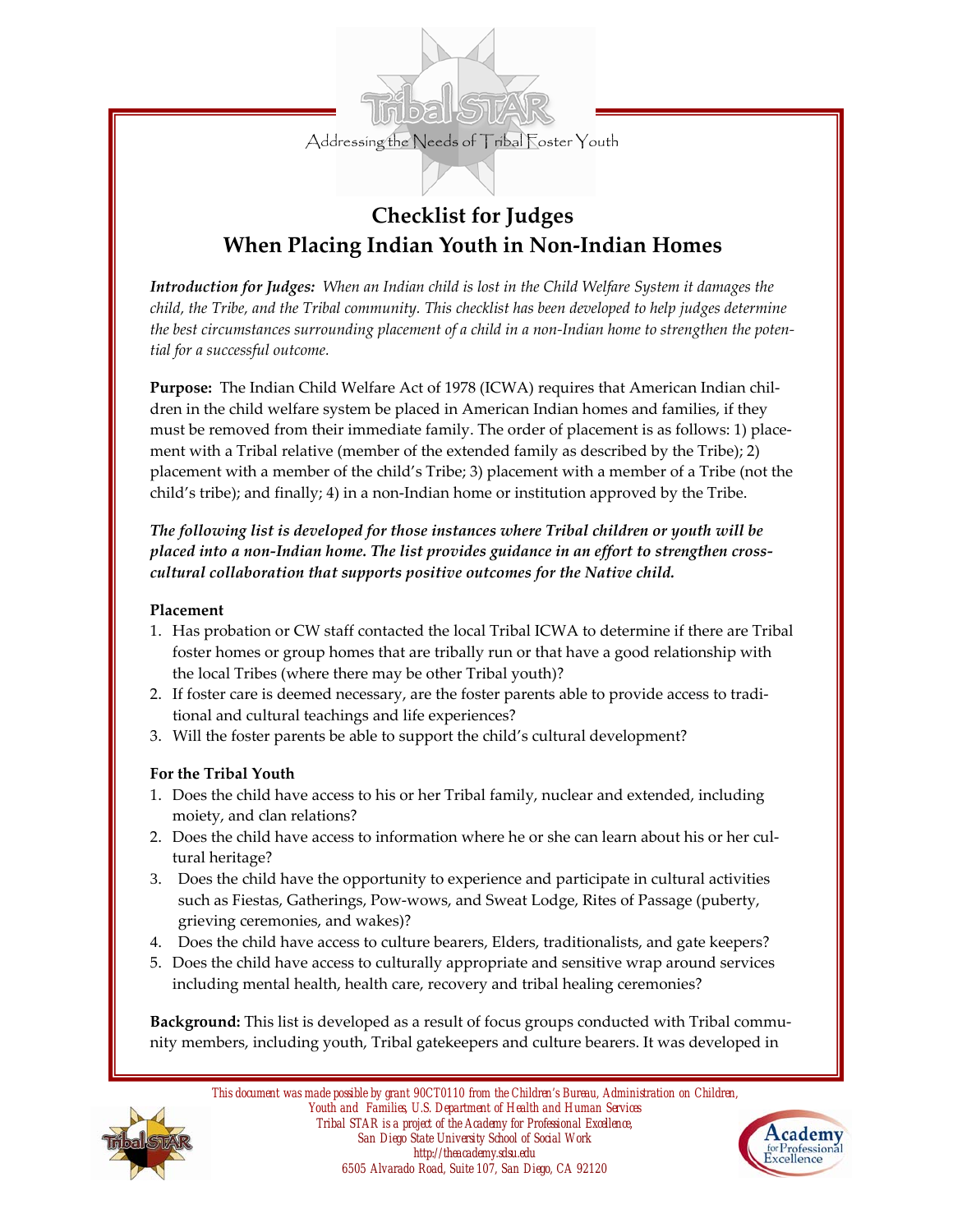

an effort to create concrete recommendations for judges, probation, child welfare, and other staff involved in placement and case planning and who are aware of the importance of ensuring that Tribal children and youth have continued contact with their traditions, culture, and families while they are in the Child Welfare (CW) system. It is acknowledged and well documented that there is great disproportionality with over representation of Tribal youth in the CW system. The National Indian Child Welfare Association (NICWA) has documented that improved outcomes and resilience is achieved when Tribal youth maintain connection to their culture, history and family in order to achieve and maintain a healthy identify. When connec‐ tion is severed there are resulting poor outcomes for youth including high suicide rate, mental and physical health issues and participation in risky behaviors such as drinking alcohol, using illegal drugs, sexual acting out, teen pregnancy and homelessness. The initial checklist was sent as a draft to community and ICWA workers for review. Their comments have been integrated into this document.

**Limitations of these recommendations:** At the end of 2006 it was clear that much work needs to be done in building service‐related bridges between child welfare agencies, the courts, and Tribal communities, especially those services that will support successful and culturally cen‐ tered services to Tribal youth in the CW system. The list contains recommendations that will require both Tribal and non‐Tribal entities to engage in candid discussions with a focus on meeting the needs of Tribal foster youth. The biggest challenge for youth receiving CW services is reintegration back into Tribal families and Tribal cultural systems. Ensuring that youth have access to Traditional mentors and cultural gatekeepers may be difficult to achieve. In some cases, Tribes may not have the infrastructure or resources to support youth reintegration into their Tribal communities. Tribal STAR has published an article *"Bringing them Back"*, the result of a workshop Tribal STAR conducted at a NICWA conference that was held in San Diego, CA, for review and background.

#### **Recommendations For the Foster Parents:**

- **(Non‐Indian foster parents or those from a tribe different from the child or youth)**
- 1. Parents should know and support the child's Tribal identity;
- 2. Parents should have access to information about Tribal cultures including the youth's specific Tribe;
- 3. Parents should have access to cultural events that are planned for their area and need to integrate this into their care for the child;
- 4. Parents should know where to access culturally appropriate and sensitive wrap around services for the child, such as Indian Health Services and other services as appropriate and available;
- 5. Parents should plan to ensure their child continues to maintain contact with their Tribal family relations;
- 6. Access to resources and contacts should be provided for families to receive assistance in gaining entrance to tribal traditional teachings, ceremonies, and tribal activities.



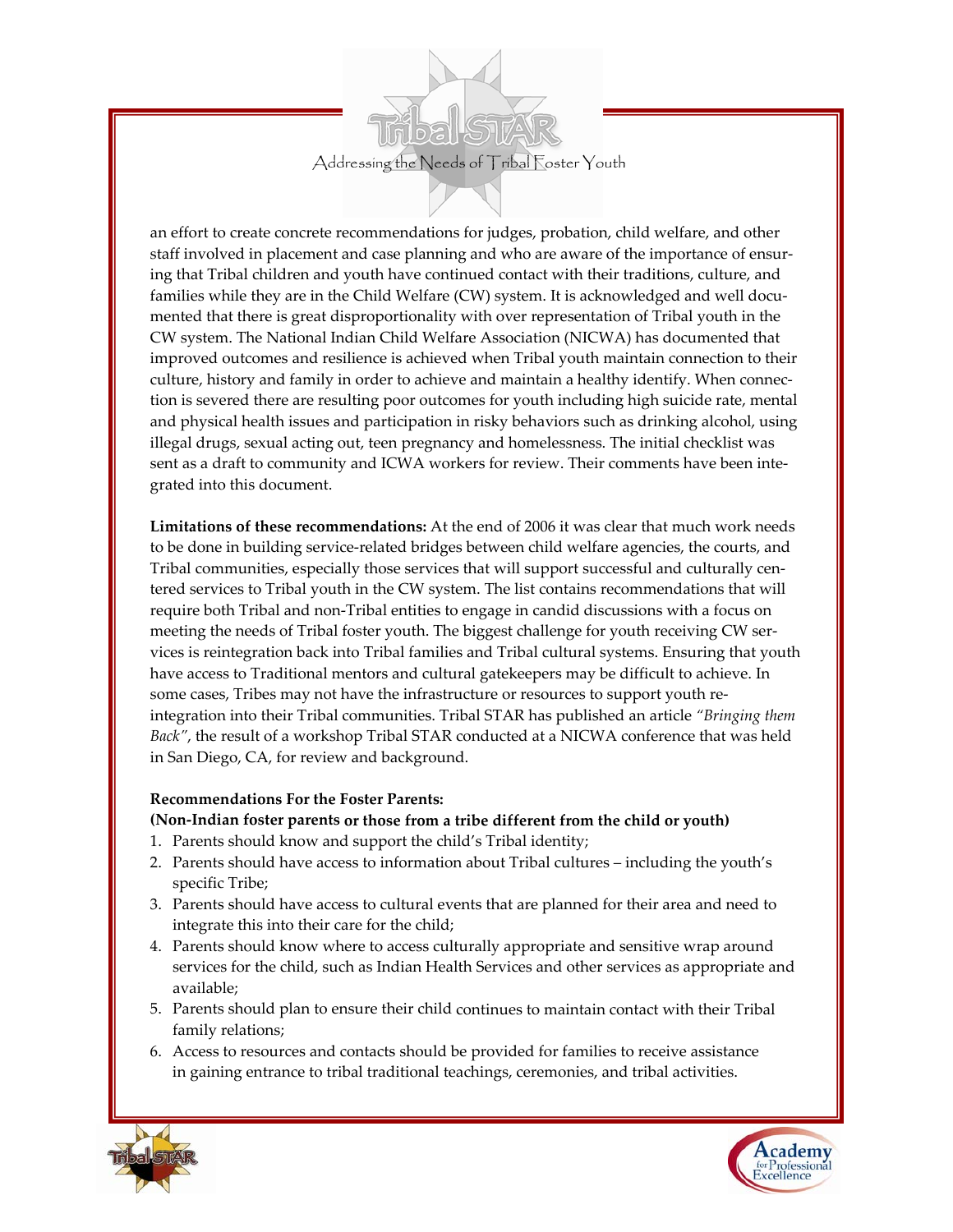

# **Judges Checklist**

| <b>Issue</b>                                                                                    | Yes | No | Person to<br>follow up | Date |
|-------------------------------------------------------------------------------------------------|-----|----|------------------------|------|
| Placement                                                                                       |     |    |                        |      |
| Has probation or CW staff contacted the local Tribal                                            |     |    |                        |      |
| ICWA to determine if there are Tribal foster homes or                                           |     |    |                        |      |
| group homes that are Tribally run or that have a good<br>relationship                           |     |    |                        |      |
| If foster care is deemed necessary, are the foster parents                                      |     |    |                        |      |
| able to provide access to traditional and cultural teach-                                       |     |    |                        |      |
| ings and life experiences?                                                                      |     |    |                        |      |
| Will the foster parents be able to support the child's cul-                                     |     |    |                        |      |
| tural development?                                                                              |     |    |                        |      |
|                                                                                                 |     |    |                        |      |
| For the Tribal Youth                                                                            |     |    |                        |      |
| Does the child have access to his or her Tribal family,                                         |     |    |                        |      |
| nuclear and extended, including moiety, and clan rela-                                          |     |    |                        |      |
| tions?                                                                                          |     |    |                        |      |
| Does the child have access to information where he or                                           |     |    |                        |      |
| she can learn about his or her cultural heritage?                                               |     |    |                        |      |
| Does the child have the opportunity to experience and                                           |     |    |                        |      |
|                                                                                                 |     |    |                        |      |
| participate in cultural activities such as Fiestas, Gather-                                     |     |    |                        |      |
| ings, Pow-wows, and Sweat Lodge, Rites of Passage<br>(puberty, grieving ceremonies, and wakes)? |     |    |                        |      |